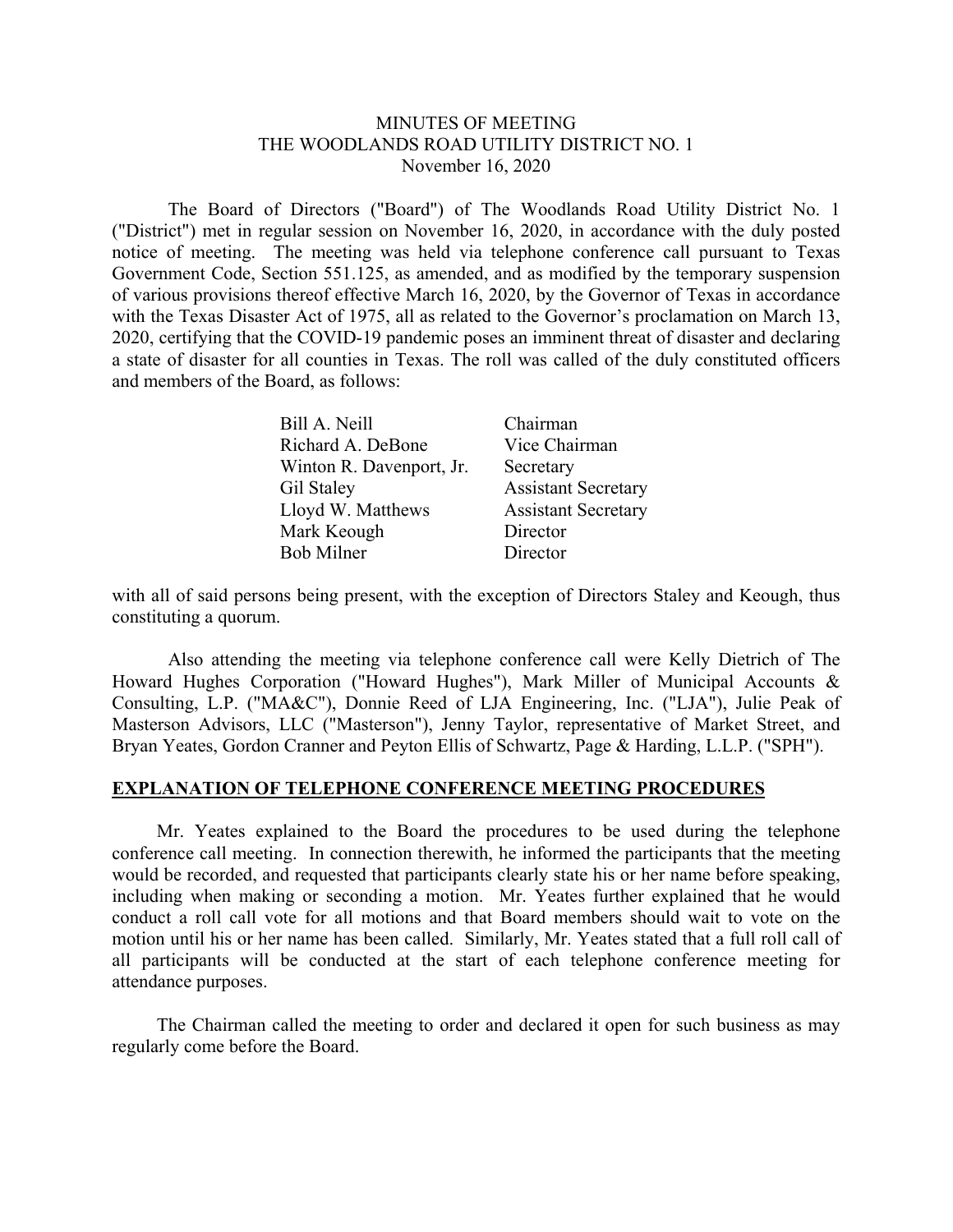#### **PUBLIC COMMENTS**

 The Board began by opening the meeting for public comments. There being no members of the public present on the call, the Board continued to the next item of business.

#### **MINUTES OF MEETING**

The Board reviewed the minutes of the meeting held on October 19, 2020. Following review and discussion, Director Matthews moved that such minutes be approved, as presented. The motion was seconded by Director Milner and carried by unanimous vote.

## **STATUS OF ISSUANCE OF \$5,115,000 UNLIMITED TAX ROAD REFUNDING BONDS, SERIES 2020**

 Mr. Yeates advised the Board that the bond issue successfully closed on November 10, 2020.

#### **ENGINEER'S REPORT**

Mr. Reed advised that he had nothing new to report to the Board at this time.

#### **DEVELOPER'S REPORT**

 Ms. Dietrich advised the Board that the landscaping project located at Lake Woodlands Drive is underway. She further advised that reseeding will take place prior to the end of the year.

#### **TAX ASSESSOR/COLLECTOR REPORT**

 The Board next reviewed a written report prepared by Ms. Tammy McRae, the District's tax assessor/collector, concerning the accounting for and disbursement of tax collections for the month of October, 2020. A copy of such report is attached hereto as **Exhibit A**.

### **BOOKKEEPER'S REPORT**

Mr. Miller presented to and reviewed with the Board a bookkeeping report, dated as of November 16, 2020, including a list of bills and charges to be paid, as prepared by MA&C. Following discussion, Director Milner moved to approve such report and pay the bills and charges listed therein. The motion was seconded by Director DeBone and carried by unanimous vote. A copy of the bookkeeping report thus approved is attached hereto as **Exhibit B**.

### **SUPPLEMENTAL AGENDA IN ENGLISH, SPANISH, CHINESE AND VIETNAMESE REGARDING DIRECTORS ELECTION**

 Mr. Yeates advised the Board that SPH has not yet received results from Harris County in connection with the November 3, 2020, Directors Election. He advised that the Board will need to schedule a special meeting for November 17, 2020, at 5:30 p.m. to canvass the results of the Directors Election, following receipt of the election results from Harris County. Following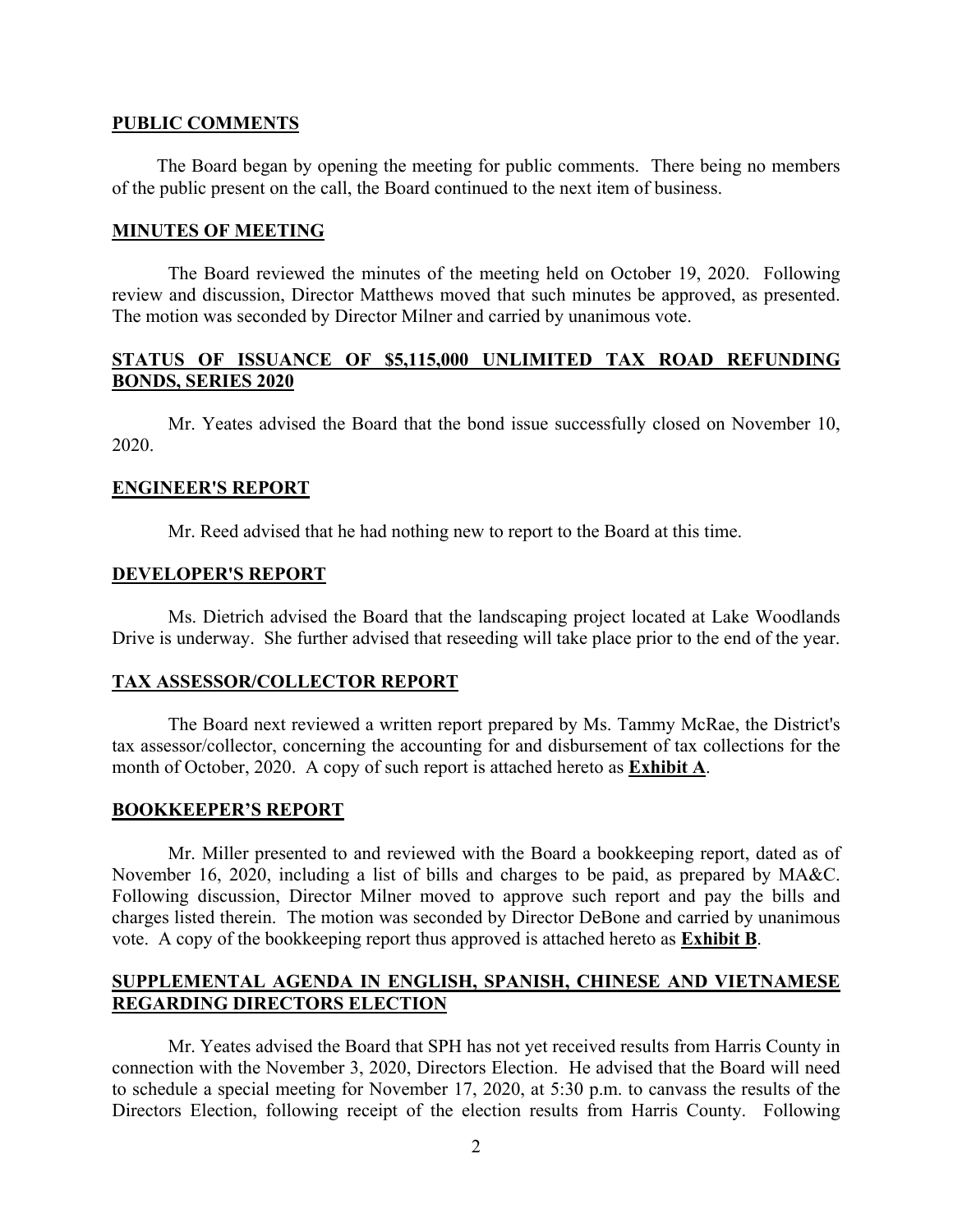discussion, Mr. Yeates confirmed that the Board would have a quorum for the special meeting and requested that the Board defer consideration of the remaining agenda items relative to seating newly elected Directors on the Board.

## **ACCEPTANCE OF QUALIFICATION STATEMENTS, BONDS, OATHS OF OFFICE, AFFIDAVITS OF CURRENT DIRECTOR AND ELECTIONS NOT TO DISCLOSE CERTAIN INFORMATION FOR NEWLY ELECTED DIRECTORS**

 The Board deferred consideration of the acceptance of Qualification Statements, Bonds, Oaths of Office, Affidavits of Current Directors and Elections Not to Disclose Certain Information at this time.

## **ELECTION OF OFFICERS OF BOARD OF DIRECTORS**

The Board deferred electing officers to the Board of Directors at this time.

## **APPROVAL OF DISTRICT REGISTRATION FORM RELATIVE TO ELECTION OF DIRECTORS**

 The Board deferred approving a District Registration Form relative to the election of Directors at this time.

## **ENGAGEMENT OF ARBITRAGE COMPLIANCE SPECIALISTS, INC.**

 Mr. Yeates then presented a proposal provided by Arbitrage Compliance Specialists, Inc. ("ACS") for the preparation of the compliance computations required by the Internal Revenue Service in connection with earnings on investments of proceeds of the District's \$8,790,000 Unlimited Tax Road Refunding Bonds, Series 2009, \$13,000,000 Unlimited Tax Road Bonds, Series 2009A, \$10,835,000 Unlimited Tax Road Refunding Bonds, Series 2010, \$18,555,000 Unlimited Tax Road Bonds, Series 2011, and \$13,075,000 Unlimited Tax Road Refunding Bonds, Series 2016. Mr. Yeates noted that ACS has submitted the required Texas Ethics Commission ("TEC") Form 1295 in connection with said proposal. Following review and discussion, Director Davenport moved (i) to accept such proposal as presented, (ii) authorize the District's Chairman to execute same on behalf of the Board and the District, and (iii) authorize SPH to acknowledge the TEC Form 1295 received in connection with same. The motion was seconded by Director Milner and carried by unanimous vote. A copy of the proposal thus accepted is attached hereto as **Exhibit C**.

## **CLOSED SESSION**

The Chairman announced that a closed session would not be necessary.

## **FUTURE AGENDA ITEMS**

 Mr. Yeates reminded the Board that a special meeting will be scheduled for November 17, 2020, at 5:30 p.m. to canvass the results of the November 3, 2020, Directors Election.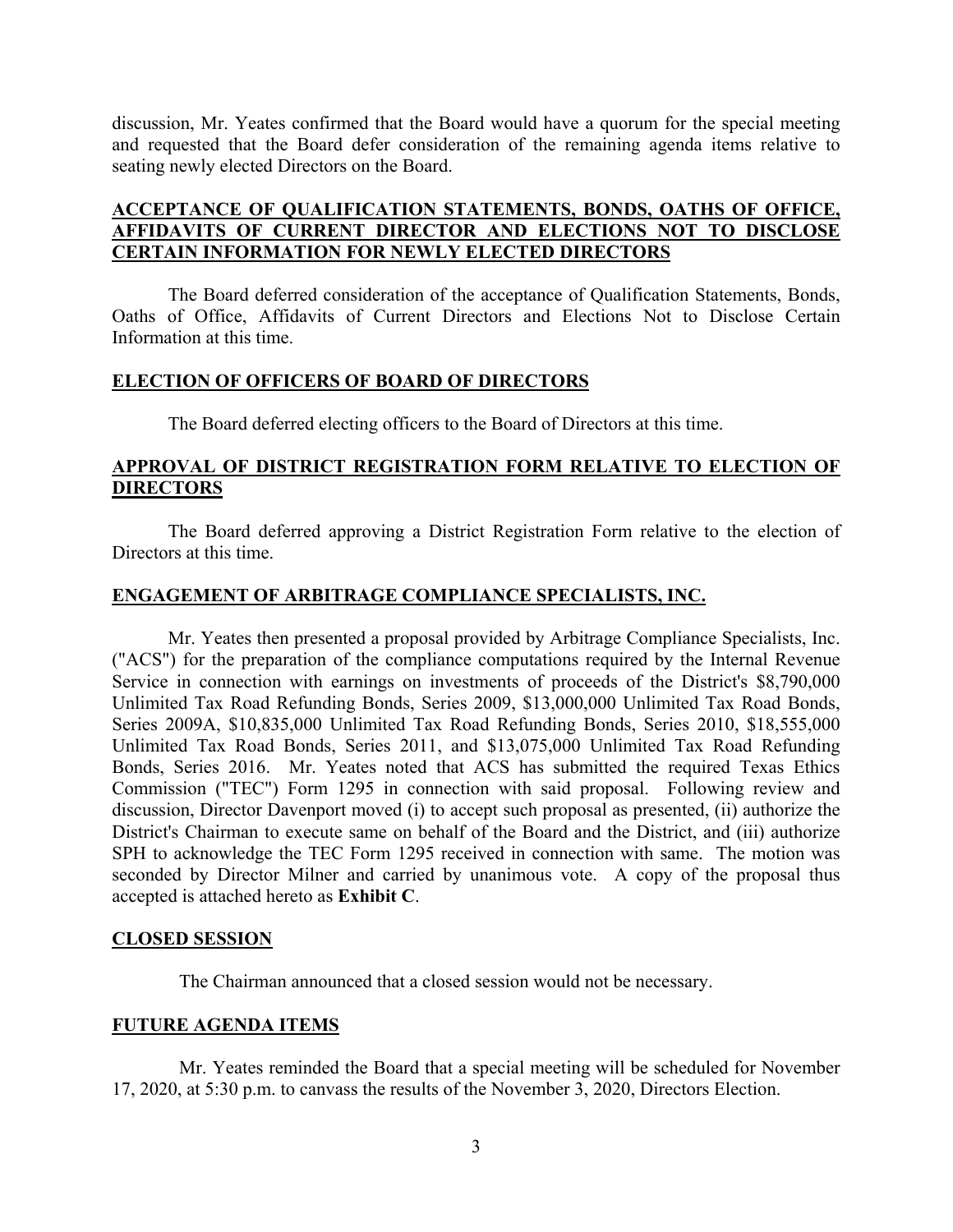# **ADJOURNMENT**

There being no further matters to come before the Board, Director Davenport moved that the meeting be adjourned. The motion was seconded by Director Milner and carried by unanimous vote, and the meeting was adjourned.

Secretary, Board of Directors